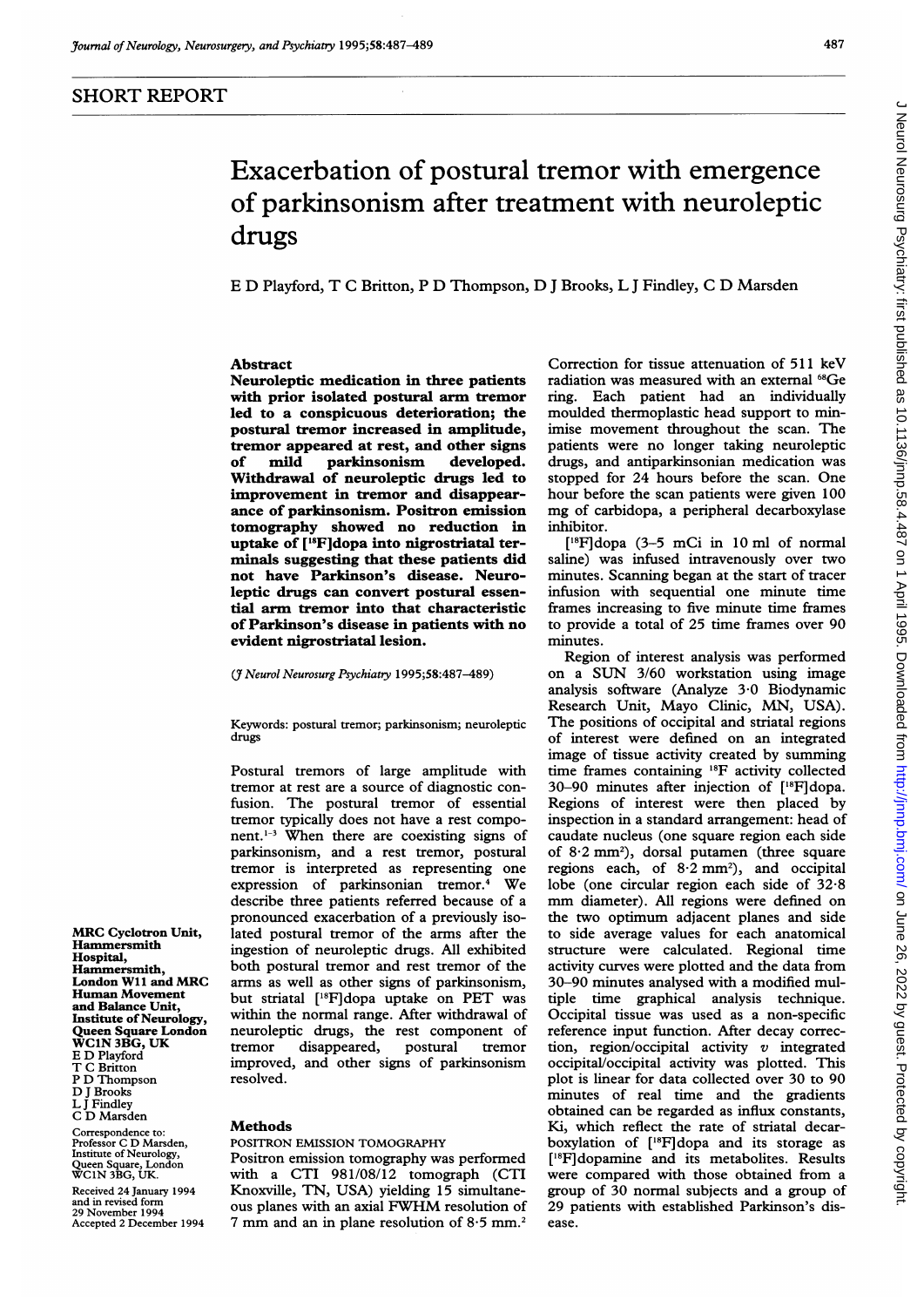## Patients

CASE HISTORIES

Case I

A <sup>68</sup> year old woman with an eight month history of mild postural arm tremor noted a pronounced increase in the amplitude of tremor and the appearance of a rest tremor after <sup>a</sup> course of metoclopramide (10 mg twice daily) for nausea. She also developed generalised stiffness, and had difficulty dressing herself and turning in bed. She became unsteady when walking and tended to fall. There was no family history of tremor although her mother was said to have had Parkinson's disease. The effect of alcohol on her tremor was not known. Madopar 125 (twice daily) was prescribed and continued for 11 months, with considerable benefit.

Examination while on metoclopramide and Madopar showed an expressionless face and a reduced blink rate. Tongue and hand movements were slow and finger movements were of small amplitude. There was distal but not proximal rigidity of all four limbs. A pronounced bilateral postural and rest arm tremor were evident. She walked with a stooped posture and took small shuffling steps with poor arm swing. There were also occasional dyskinetic movements of the left leg. Surface EMG recordings from forearm muscles showed a <sup>5</sup> Hz postural tremor and an intermittent 4-4 <sup>5</sup> Hz rest tremor of the arm. After metoclopramide and Madopar were stopped, the rest tremor subsided during the subsequent months, but the postural tremor persisted. When holding a glass with the right hand the postural tremor developed a pronation-supination quality. Bradykinesia and rigidity were no longer present and her posture and arm swing were normal when walking. An [<sup>18</sup>F]dopa scan showed normal striatal tracer uptake (table).

#### Case 2

A <sup>33</sup> year old man had a history of postural tremor of the arms since the age of 12 years. There was no family history of tremor and the tremor was not relieved by alcohol. The tremor was mild at its onset but had slowly increased in severity with the passage of time. At age 32 he was treated for depression with injections of depot flupenthixol (20-40 mg) every two weeks for nine months. Within one month he complained of a large increase in the severity of the arm tremor, which had appeared at rest, and he developed jaw, leg, and trunk tremor. On examination at this time, he exhibited a staring facial expression

Mean striatal  $[{}^{18}F]$ -dopa influx constants (Ki)

|                                                                        | Putamen        | Caudate        |
|------------------------------------------------------------------------|----------------|----------------|
| Case 1                                                                 | 0.0095         | 0.0098         |
| Case 2                                                                 | 0.0097         | 0.0114         |
| Case 3                                                                 | 0.0075         | 0.0090         |
| Normal Range(SD)<br>$(n = 30)$                                         | 0.0098(0.0011) | 0.0107(0.0019) |
| Parkinson's disease (SD) 0.0043 (0.0012) 0.0084 (0.0024)<br>$(n = 29)$ |                |                |

with infrequent blinking and an open mouth with jaw tremor. There was a pronounced rest tremor of both upper and lower limbs and a large amplitude postural tremor of both arms. The tremor interfered with fine manual tasks and rapid alternating finger movements were slow, clumsy, and of small amplitude. Cogwheel rigidity was present in all limbs. He stood with a stooped posture and walked with shuffling steps and little arm swing. Surface EMG recordings showed a widespread 4 Hz tremor at rest, which increased to <sup>5</sup> Hz on action.

The tremor improved on a combination of orphenadrine (50 mg twice daily), Sinemet 125 (four times daily), clonazepam (3 mg three times <sup>a</sup> day), and propranolol (160 mg twice daily). Flupenthixol was stopped but three months later he still showed an expressionless face, and a rest and postural tremor although the tremors were less severe than at this initial presentation. Limb rigidity and upper limb bradykinesia had also improved, as had his gait. The parkinsonism subsequently recovered in the next six months; the rest tremor disappeared but postural arm tremor persisted. Striatal [18F]dopa uptake was normal.

### Case 3

A <sup>67</sup> year old woman had a lifelong history of a postural tremor and a strong family history of a similar disorder. She also had a long history of intermittent vertigo for which she took small doses of prochlorperazine (5 mg) on an irregular basis (although this fact did not emerge until some time after she was first seen). She was referred because of increasing severity of her tremor which had begun to interfere with fine manual tasks. One year before this she had been treated with lofepramine for depression. After this she became aware, for the first time, of a symmetric rest tremor of the hands. The tremor was still present on posture and action. Examination at this time showed a mild reduction in spontaneous facial expression and a severe postural tremor of the upper limbs and occasional jaw tremor. When seated in repose the tremor appeared intermittently. There was bradykinesia of rapid alternating finger movements, with serious interruption of manual tasks by the tremor. Various drugs (including propranolol, primidone, and Sinemet) failed to help the tremor. When it emerged that she had been taking prochlorperazine, she was instructed to stop this, and within a few weeks the rest tremor settled, the amplitude of the postural and action tremor diminished, and her voluntary movements returned to normal.

She later developed a gastric carcinoma and during investigation and treatment of symptoms relating to this, was given metoclopramide on numerous occasions. During each course of metoclopramide treatment she developed a recurrence of the severe postural tremor and the rest tremor reappeared, each settling with withdrawal of the metoclopramide. Domperidone was substituted for